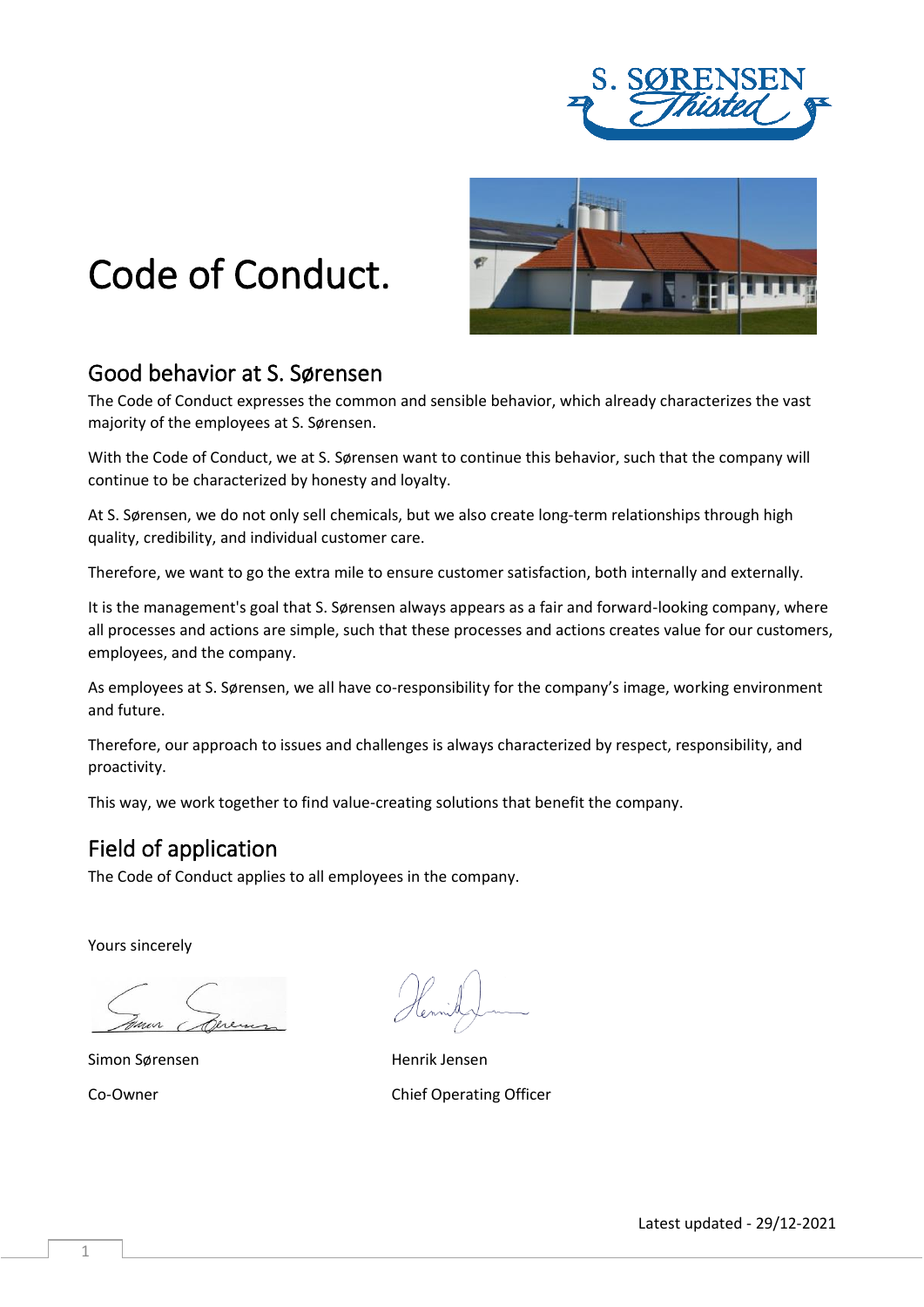

#### We keep our promises

At S. Sørensen, we keep our promises and live up to agreements, deadlines, and meeting times.

Should it, against our expectations, occur that agreements, deadlines or meeting times cannot be met, then notify all involved parties such that the risk of poor customer satisfaction is decreased.

## Compliance with legislation

S. Sørensen strives to always comply with current legislation and to comply with current regulations and standards applicable to the industry in Denmark.

We take responsibility for complying with the law in all the agreements with our customers.

We comply with tax laws and are required to report violations.

S. Sørensen complies with local and national environmental requirements to minimize harmful effects on the environment.

Environmental inspections are carried out regularly.

# Loyalty

As employees at S. Sørensen, you must act loyal to the company.

It is expected that we comply with the Marketing Act (Danish: Markedsføringsloven) and that employees do not share customer data or strategic knowledge about S. Sørensen to third parties.

If employees experience dissatisfaction with S. Sørensen's processes, policies or working environment, the employees is obliged to discuss this with his/her immediate supervisor and not in public.

As an employee of S. Sørensen, we express ourselves loyally and constructively about the company.

We ensure that the necessary independence is present in our relationships with both suppliers and customers, and likewise when doing business with family and friends.

As an employee at S. Sørensen, you do not comment negatively about the company and colleagues in public-, and social media, and do not speak to the press, but instead refer to the management.

### Corruption and bribery

S. Sørensen has zero tolerance towards any kind of corrupt behavior, including but not limited to extortion, forgery, or bribery. This applies both direct and indirect actions.

# Working conditions

At S. Sørensen, we comply with applicable laws, acceded labor agreements and working environment legislation.

We focus on increasing the individual's competencies through training and job rotation and offer the individual training and new challenges when the opportunity is present in the company.